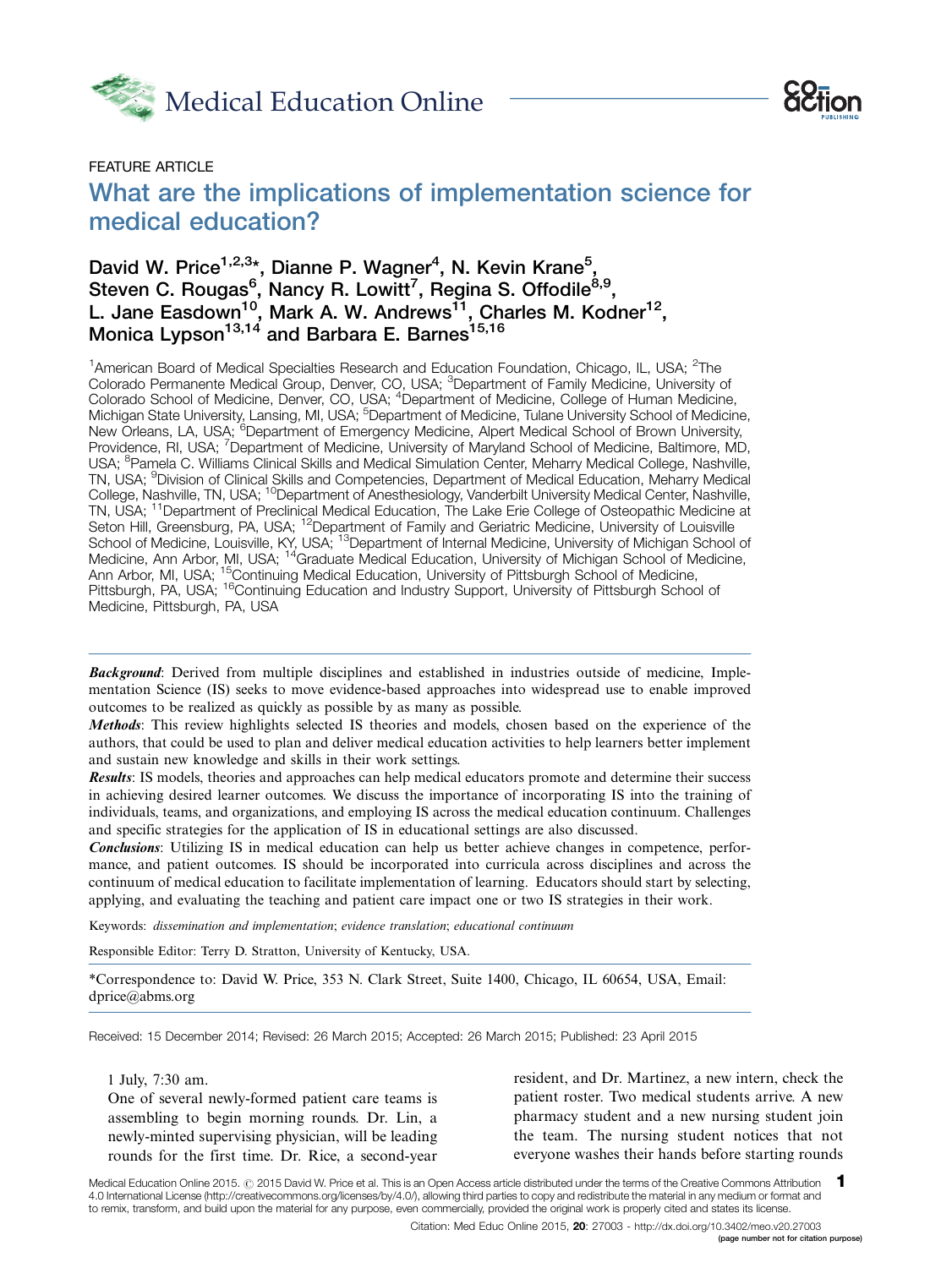and thinks about how much trouble she would get in to if her supervisor saw her forget to do that. The team members introduce themselves to each other. Dr. Lin mentions that the hospital was found to be out of compliance with surgical site infection rates. Teaching services have been targeted for their potential to impact a large number of patients. Dr. Lin has volunteered to serve on a committee to propose a plan for bringing the hospital into compliance. Dr. Rice asks: 'What is the ''differential diagnosis'' of having too many infections in a hospital? How do you figure that out and fix it?'

Implementation science (IS) utilizes theories, models, principles, and methods derived from multiple disciplines and industries outside of medicine (e.g., organizational development, quality improvement, industrial engineering, business management) to 'promote the systematic uptake of research findings and other evidence-based practices into routine practice ... to improve the quality and effectiveness of health services' (1). By providing frameworks for translating and implementing new knowledge and skills in work settings, IS can help medical educators promote and measure behavior change in their learners. The integration of IS training across the spectrum of medical education can also provide assist in achieving milestones and competencies assessed by major accrediting agencies such as the Accreditation Council on Graduate Medical Education (ACGME) in their 'Next Accreditation System (NAS) and Clinical Learning Environment Reviews (CLER)' (2) the Accreditation Council on Continuing Medical Education (ACCME) (3), the American Board of Medical Specialties (ABMS) in their Maintenance of Certification (MOC) program, (4) the Royal College of Physicians and Surgeons of Canada, and the General Medical Council in the United Kingdom (5, 6).

This review highlights selected IS theories and models, chosen based on the experience of the authors, that could be used in planning and delivering medical education activities to help learners better implement and sustain effective education in their work settings. We discuss the necessity of using IS approaches for education at the level of the individual, team, and organization, as well as its integration across the medical education continuum from undergraduate and graduate training through continuing professional development. We also discuss the importance of determining whether IS enhances learning and leads to improved outcomes of care. We briefly identify potential barriers to incorporation of IS into medical training and identify potential next steps to implementation. Finally, we provide lists of Key Points and Strategies for moving this work forward.

# Selected IS theories, models, and tools relevant to medical education

Most practicing physicians should be provided with tools and practical techniques to use in their work to identify and solve practice-based problems, work effectively with their teams, translate new knowledge and skills into practice, and implement continuous practice improvement in their organizational context. While we contend that medical educators will need firm foundational underpinnings in aspects of IS, most will not need to become 'implementation scientists' per se. However, medical educators need to understand and incorporate several different IS approaches in their educational design and delivery. This might mean working with others (quality improvement, clinical systems leadership) to identify and prioritize gaps in practice based on local contexts, anticipating or identifying barriers to implementation of learning (7) and proactively addressing them as part of educational activities, and providing IS-based tools to facilitate learner practice change. While an exhaustive reviewof IS is beyond the scope of this paper, a few approaches pertinent to medical education at the level of the individual, team, and within organizational contexts are discussed.

# IS to target change in individuals

Educational interventions are intended to improve the knowledge, competence, and/or performance of individual learners. Table 1 highlights selected theories and models used in IS that are applicable at the level of the individual learner and gives examples of how they can be utilized in educational activities. Curriculum designers and educational researchers could collaborate to study the effect of incorporating these theories into educational activities on desired learner outcomes.

# IS targeting teams

The nursing student listens to the ward team's conversation. She doesn't understand all the terminology, but she does understand how things happen on the floor and sometimes is surprised by the way things are done or not done. Hand washing seems simple enough. Why doesn't everyone here do it? She has some ideas about how that could be changed, but is hesitant to raise the issue.

Whether in large organizations or small practices, health care is increasingly being delivered by interprofessional teams. Meaningful change (especially complex change) that results in improved health outcomes depends more on team improvement than changing individual physicians. As reflected by the opening vignette, our current health care system lacks both collaborative practice across health professions and a shared understanding of what this means. Team-based care is needed to meet competencies outlined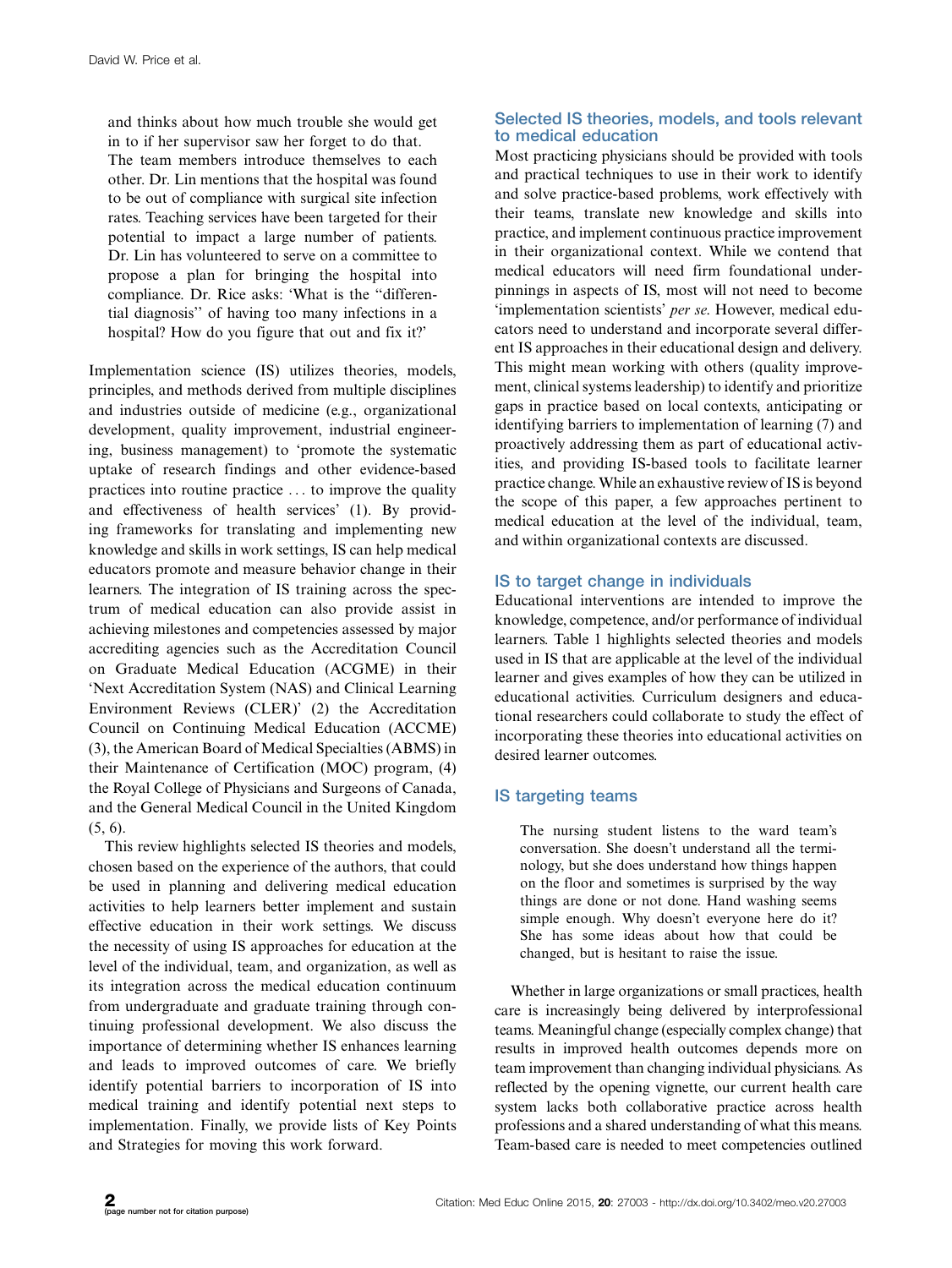Table 1. Selected change theories models used in implementation science applicable to medical education at the level of the individual learner

| Theory/model                                                                    | Relevance to medical education                                                                                                                                                                                                                                                                                                                                                            | Example                                                                                                                                                                                                                                                                                                                                                                                                                                                                                                                                                                              |
|---------------------------------------------------------------------------------|-------------------------------------------------------------------------------------------------------------------------------------------------------------------------------------------------------------------------------------------------------------------------------------------------------------------------------------------------------------------------------------------|--------------------------------------------------------------------------------------------------------------------------------------------------------------------------------------------------------------------------------------------------------------------------------------------------------------------------------------------------------------------------------------------------------------------------------------------------------------------------------------------------------------------------------------------------------------------------------------|
| Theory of planned behavior/<br>reasoned action (8)                              | Use to help prepare individual learners for<br>change and applying new learning. These<br>theories posit that intent to change behavior<br>precedes actual change. Intent to change is<br>influenced by attitudes, beliefs, motivation,<br>subjective norms (of peers and respected<br>others), and perceived control of a situation.                                                     | In order to improve hand washing behavior, educational<br>interventions need to convince an individual to regularly<br>wash their hands. This could be done using social<br>influences (highly regarded peers), showing the<br>connection between lack of hand washing and infection<br>rates, providing motivation (stories of success) and<br>easily accessible reminders to wash hands.                                                                                                                                                                                           |
| Prochaska and DiClemente's<br>Transtheoretical model (9)                        | Facilitate individual behavior change, by using<br>different educational foci and strategies for<br>change is needed), contemplative (considering<br>a behavior change), preparing to make a<br>change, and those who have already made a<br>change and need to maintain or improve their<br>efforts.                                                                                     | Individuals may be unaware of the linkage between lack<br>of hand washing and nosocomial infection. Once made<br>those who are pre-contemplative (unaware that aware and contemplating a change, the pros and cons<br>of routine hand washing can be discussed, with<br>strategies to support the behavior and preparation for<br>potential downsides (e.g., use of moisturizer to prevent<br>dry skin). Discussion of successful peer practices can<br>help those preparing to make a change and those who<br>have started to more regularly wash hands but<br>occasionally forget. |
| The PRECEED/PROCEED<br>model (10)                                               | Address predisposing (e.g., attitudes, beliefs,<br>previous experience), reinforcing (e.g., follow-<br>up with audit and feedback or ongoing support)<br>and enabling (e.g., algorithms, decision<br>support) factors to change and learning<br>implementation. Has been shown to facilitate<br>practice change when specifically applied in<br>continuing professional development (11). | Barriers to hand washing may include predisposing<br>attitudes or beliefs (it's not important; it's a waste of<br>time). Enabling factors could include signs on the<br>hospital room door or at the bedside. Reinforcing<br>factors could include random audits and a 'prize for<br>most times caught hand washing'.                                                                                                                                                                                                                                                                |
| The Pathman model (12, 13)                                                      | Tailors education so that individuals are aware<br>the importance of change, helps them adopt<br>practice changes, and adhere to practice<br>changes over time.                                                                                                                                                                                                                           | Provide information so individuals are aware of the<br>of information and need for change, agree with evidence and rationale behind hand washing (aware),<br>engage them in discussion to surface concerns or<br>doubt to help convince them to change their behavior<br>(agree), provide support (reminders, visual prompts) to<br>adopt the change, and reinforce adherence to hand<br>washing over time.                                                                                                                                                                          |
| Using principles of cognitive<br>psychology to aid in<br>learning transfer (14) | Giving a principle with multiple examples<br>increases the chance of learning transfer into<br>practice compared with giving the principle<br>alone or with a single example.                                                                                                                                                                                                             | Embedding multiple case examples from the literature<br>linking hand washing with surgical site or other<br>nosocomial infections and demonstrating successful<br>hand washing reminder and implementation efforts<br>(or having participants identify these methods).                                                                                                                                                                                                                                                                                                               |
| Force field analysis (15)                                                       | Use with individuals or groups to look at<br>positives and negatives of a situation. Can be<br>used to help convince learners that change is<br>needed.                                                                                                                                                                                                                                   | Using diagrams to connect the evidence behind hand<br>washing and infection rates and showing how barriers<br>can be practically overcome.                                                                                                                                                                                                                                                                                                                                                                                                                                           |

in several frameworks: the Institute of Medicine (16), CanMeds (17), and the Scottish Doctor (18). Because medical professionals learn primarily in silos, they are often ill equipped to work together to meet the needs of their patients and unprepared to function in teams. Reports by the Josiah Macy, Jr., Foundation (19), the Interprofessional Education Collaborative Expert Panel (20), and the

European Interprofessional Education Network (21) call for changes in medical education that emphasize interprofessional, team-based care, and community-based education for the entire continuum of medical education. Educators should develop educational interventions to help individuals function better as team members and help teams grow and improve together. Until recently, training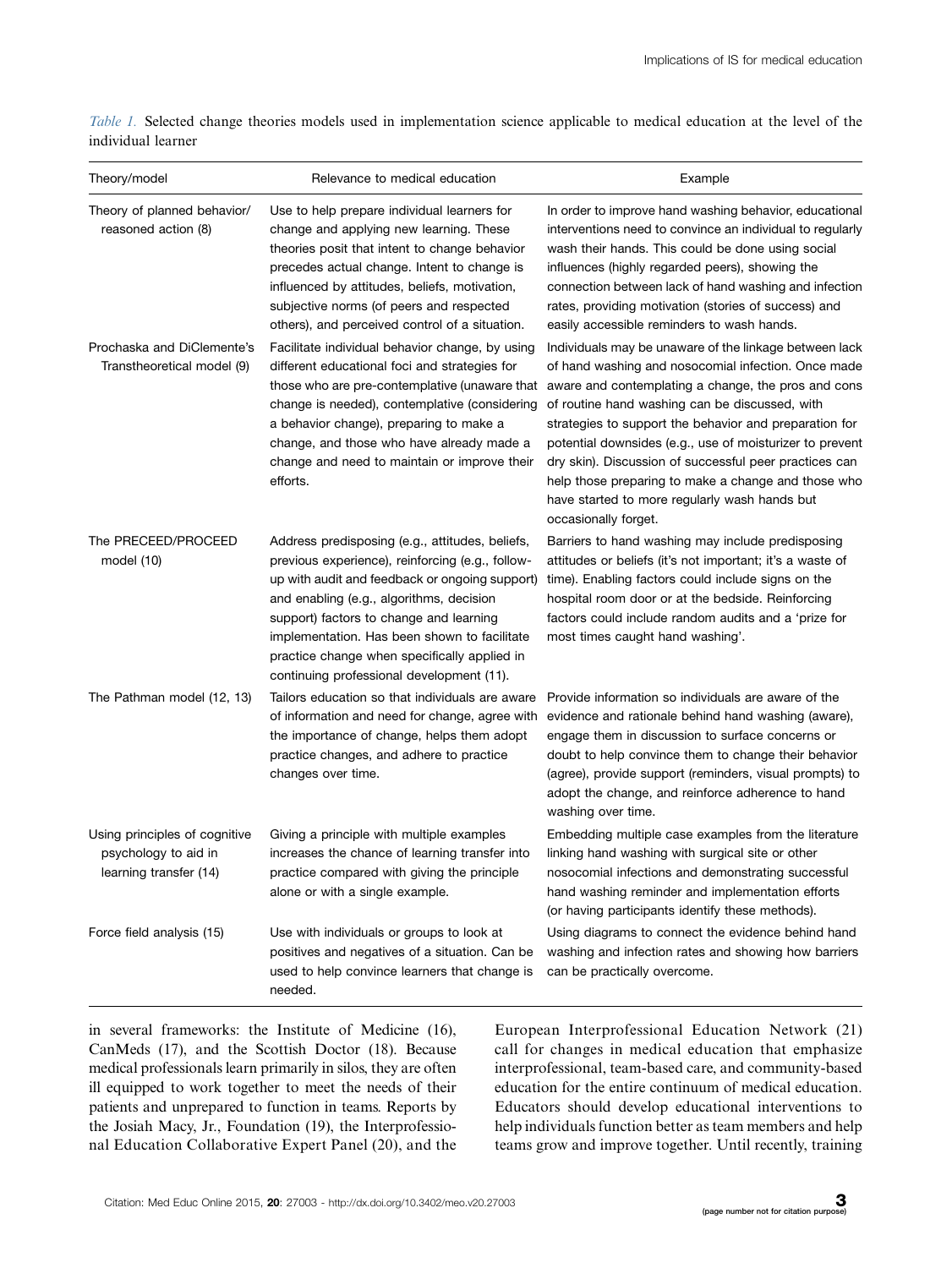#### Table 2. Key team-based competencies for medical educators to target in their learners

Interdisciplinary communication (with attention to avoiding jargon that is not meaningful across disciplines) Role clarity and knowledge, so that each member of the team knows what other team members are responsible for in a given task Respectful communication to ensure clarity as well as psychological safety to ensure that concerns can be raised without fear of implicit

or explicit retribution or criticism

Development/negotiation of shared (team) goals

Change management/adaptability/conflict resolution

Shared leadership and decision making clarifying approaches of how to decrease hierarchical care when appropriate

Values/ethics for team-based practice

Patient-centered care as the focus compared to the focus on the professional or systems

Mutual performance monitoring and accountability (team members providing feedback to each other and holding each other accountable to the team for performance)

Handoffs (including 'practical know-how' on sharing patient care so that care transitions occur smoothly from the patient perspective and critical information and follow-up items are communicated between professionals in different care settings)

Cooperation (working to achieve shared goals) and collaboration (working together to generate new approaches) Shared workload

Derived from: Baker et al. (24); Sargeant et al. (25); Interprofessional Education Collaborative Expert Panel (20).

on 'how to be a team player' has not been a routine part of medical education. Efforts are underway at the undergraduate health care level (22) and in graduate medical education (2) but are nascent for practicing professionals. The ACGME CLER visits specifically include assessments of faculty educational initiatives and faculty outcomes as a result of those new efforts (23).

For individuals to function as a team, and for teams in general to be effective, several key competencies (24, 25) should be developed (Table 2). A basic knowledge of team development (i.e., 'Form, Storm, Norm, Perform') (26) could help educators tailor educational activities to the team's stage of function.

#### IS targeting organizations

Dr. Lin considers the daunting task of providing appropriate oversight and teaching for her diverse team. She starts the morning by describing her training trajectory and disclosing that this is her first month in a new role. She asks the resident, the intern, the medical students, the nursing, and pharmacy students to describe their role, their expectations, their last rotation, a recent success, and their worst fear about this upcoming month. Everyone wonders if it is actually 'safe' to talk about their worst fears. Slowly, they begin to share with each other. The senior resident has never organized work rounds before. The intern feels 'rusty', having not done inpatient care for several months after less intense electives and vacation. The medical students need to hand in 10 patient write-ups that demonstrate applications of best evidence to patient management plans; they are not sure they know what that means. They also wonder who 'all these people in different colored scrubs are'. The pharmacy student is not sure who they will be working with  $-$  the senior resident?

The intern? The nurse? What is a nurse intern? The first day is filled with patient care activities. That evening, Dr. Lin attends the first meeting of the committee that will work towards surgical site infection reduction. It feels like an unwieldy problem.

The commonly used educational planning sequence (problem identification/gap analysis, targeted needs assessment, determination of objectives, selection and delivery of appropriate educational formats, evaluation, and follow-up) (27) align with several implementation strategies such as the Plan-Do-Study-Act cycle (28), Rogers' Diffusion of Innovations (29), and Complex Adaptive Systems Theory (30, 31). A previous publication (32) describes how these models can be proactively used in developing educational interventions. In addition, Six Sigma (33) and Lean Thinking (34) can be applied to develop educational interventions to improve patient safety and promote efficiency in the delivery of health care. Examples exist utilizing a SOAP note format to guide clinicians accustomed to using this approach in patient care toward a broader, system-level view of needs for educational improvement (35). Table 3 shows how some of these constructs can be applied by the hospital to address the problem of surgical site infections in the vignette.

# IS tools

IS uses tools from many fields and disciplines - a few that seem to hold promise for use in medical education include structured approaches to identifying and analyzing problems, methods of implementing evidence in the context of the team and organizational environment, and analytic techniques that evaluate and display changes over time (36-39). Table 4 shows some of these tools, their application to medical education and examples of how they could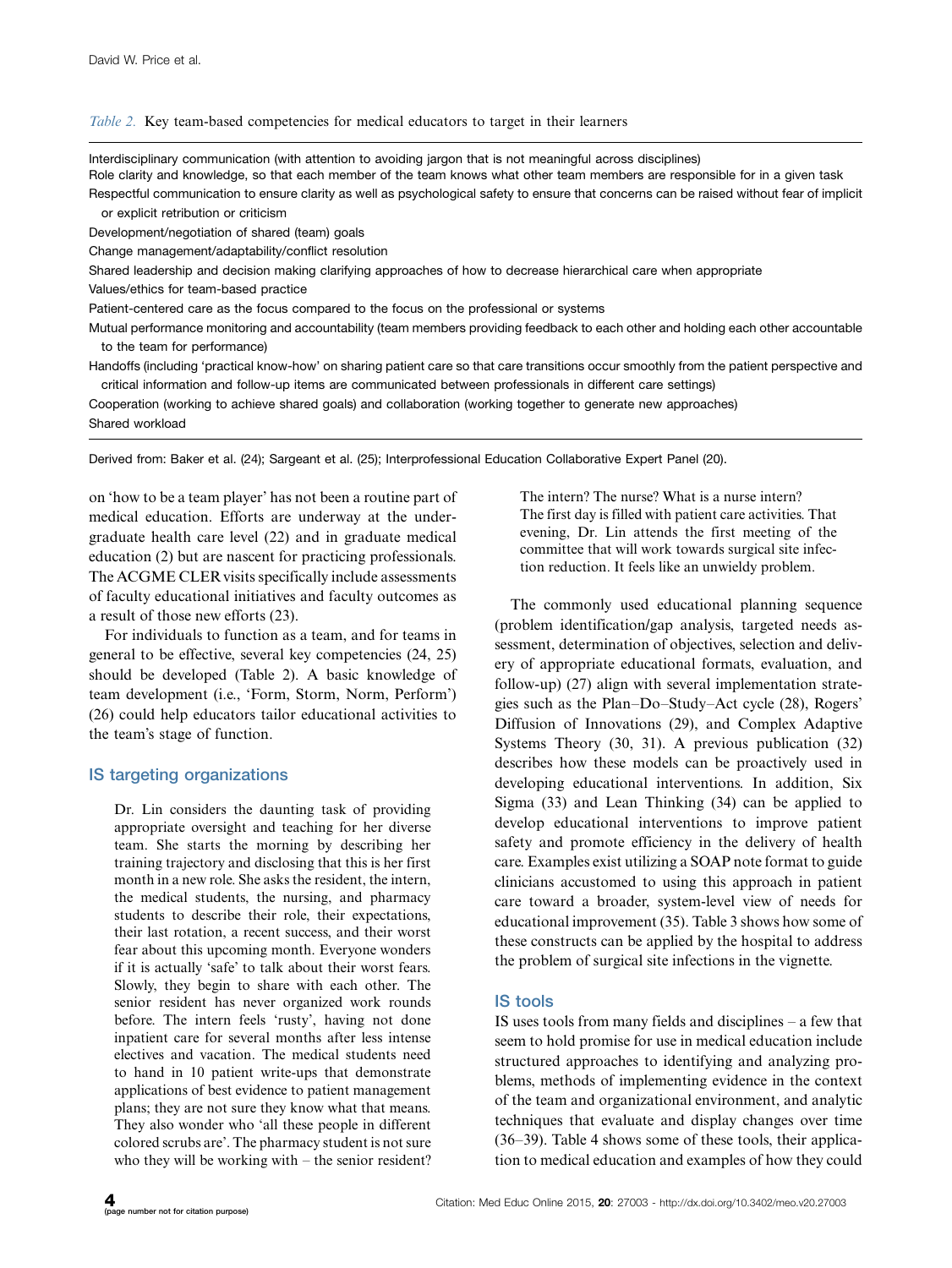| Construct                                   | Example                                                                                                                                                                                                                                                                                                                                                                                                                                                               |  |
|---------------------------------------------|-----------------------------------------------------------------------------------------------------------------------------------------------------------------------------------------------------------------------------------------------------------------------------------------------------------------------------------------------------------------------------------------------------------------------------------------------------------------------|--|
| Complex adaptive<br>systems theory (30, 31) | Hospital administration identifies teams to pilot new surgical site infection reduction initiatives (such as<br>Dr. Lin in the vignette) based upon her dissatisfaction with current infection rates, agreement that changes<br>are needed, and willingness to involve her team to try new things to affect improvement.                                                                                                                                              |  |
| Plan-do-study-act<br>cycle (28)             | Several patient care teams develop a test of change to promote hand washing behavior. Care team in vignette<br>does the following:<br>$Plan$ – team places hand washing posters over all of the patient beds on one floor, and asks patients (when<br>able) to remind all hospital staff to wash hands before touching the patient.<br>$Do$ – Plan is carried out for 1 week.                                                                                         |  |
|                                             | Study – Team self-reports hand washing (yes or no) after each patient encounter on a paper form taped to all<br>electronic health record terminals on the floor. After 1 week, team studies the results, and asks patients if they<br>mind providing such reminders.                                                                                                                                                                                                  |  |
|                                             | Act – Team notes that most patients are reluctant to remind staff to wash hands, and that self-reporting data<br>collection was incomplete. Posters were highly visible and generally felt to be helpful. Team meets to identify<br>different methods to more accurately track hand washing.                                                                                                                                                                          |  |
| Six Sigma (33, 34)                          | The senior resident decides to study the use of Six Sigma principles to decrease surgical site infections as a<br>residency research project, and asks Dr. Lin to act as mentor.<br>Define: Dr. Lin's committee defines the goal and scope of their initiative: 'Decrease surgical site infections<br>experienced by patients on 5 South by 25% over the next 3 months'.                                                                                              |  |
|                                             | Measure: Surgical site infections suffered by 5 South patients for prior 6 months is performance baseline.<br>Analyze: Dr. Lin and Dr. Rice develop a plan to work with IT within the hospital to create monthly reports on<br>5S patient surgical site infection outcomes.                                                                                                                                                                                           |  |
|                                             | Improve: Root cause analysis teams will evaluate 3 surgical site infection cases from the previous 6 months<br>and 1 case each (if there is an occurrence) over each of the next 3 months study period.<br>Control: ongoing statistical analysis will monitor process and outcomes.                                                                                                                                                                                   |  |
| Diffusion of innovations<br>(29)            | Surgical site infection reduction methods are selected for wider spread based on:<br>Simplicity of the new workflow<br>Observability – ability to watch other individuals implement new workflows.<br>Relative advantage of the new workflows compared to previous workflows<br>Trialability – ability for individuals and teams to try the workflow and adapt it to their practice.<br>Compatibility of the new workflows and tasks with other job responsibilities. |  |

Table 3. Examples of implementation science models used within organizations

be applied in the situation outlined in the vignette. Many of these tools can be used in mixed-methods evaluation of impact; qualitative methods in particular may be useful in identifying key factors that can assist in the translation of improvement between different contexts and settings.

#### Incorporating IS along the continuum of medical education

Undergraduate and graduate medical training programs increasingly are required to develop curriculum and assessment metrics appropriate for the clinical learning environment (from academic medical center to community practice settings) in which trainees receive both the knowledge and experience of skill acquisition and meet specified milestones in these domains. ACGME CLER visits, for example, seek to specifically assess that environment on six axes (patient safety; health care quality and reduction in health care disparities; transitions in care; supervision; duty hours and fatigue management and mitigation; and professionalism) that reflect the culture of learning and patient care (23). Active learning and continuous application of IS can assist in the achievement of these competencies and outcomes, to help students and residents transition to real-world practice prepared to make meaningful contributions to improve the processes and outcomes of care delivery. IS strategies can also help faculty adjust to the more safety and quality-focused expectations of both accreditation and credentialing/MOC bodies.

Introducing this material at the start of the undergraduate curriculum requires flexibility of approach but as shown with other new curricula, can be accomplished successfully. For example, the inclusion of medical error scenarios into a series of patient cases in a problem-based learning curriculum resulted in demonstrable improvement in learner knowledge of medical error genesis, failure modes, and root cause analysis principles (42). Medical educators have devised ways to integrate other important themes, such as communication skills, cultural competence, and ethics into existing curricula. IS presents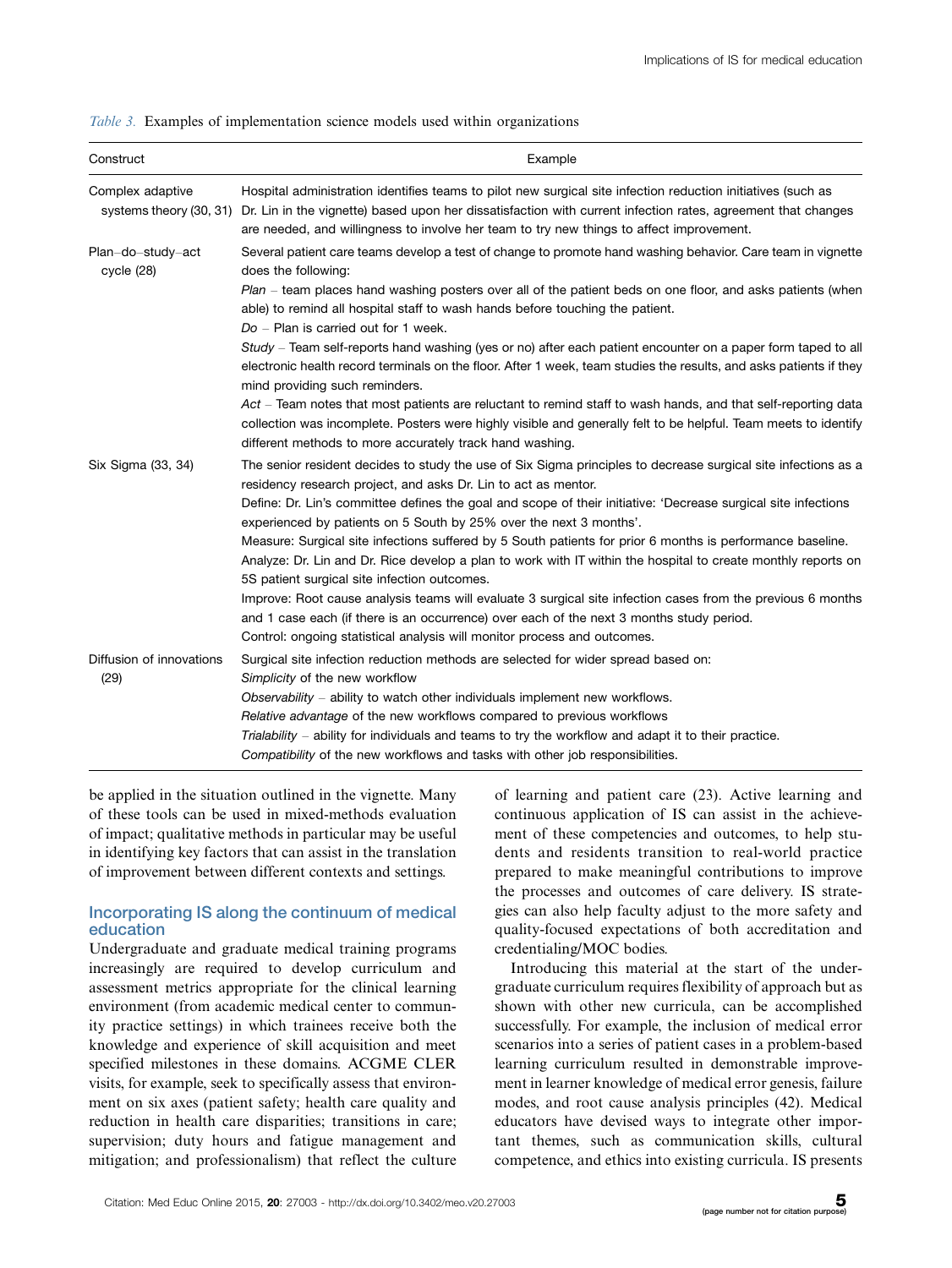#### Table 4. Examples of implementation science tools of potential use by medical educators

| Tool                                                                                                                                                                                                                                                                                                                                                                                                                                                                                                          | Potential use in medical education                                                                                                                                                                                                                                                                                                                                                                                        | Example                                                                                                                                                                                                                                                                                                                                                                                                                                                                                                                                    |
|---------------------------------------------------------------------------------------------------------------------------------------------------------------------------------------------------------------------------------------------------------------------------------------------------------------------------------------------------------------------------------------------------------------------------------------------------------------------------------------------------------------|---------------------------------------------------------------------------------------------------------------------------------------------------------------------------------------------------------------------------------------------------------------------------------------------------------------------------------------------------------------------------------------------------------------------------|--------------------------------------------------------------------------------------------------------------------------------------------------------------------------------------------------------------------------------------------------------------------------------------------------------------------------------------------------------------------------------------------------------------------------------------------------------------------------------------------------------------------------------------------|
| The 'success factor profile <sup><math>\mathbb{C}</math></sup> ' (36), a series of 5 items<br>with an 8-point Likert scale rating of the following<br>descriptors of success likelihood with new medical<br>information technology:<br>Past success with innovation/implementation<br>Generalizability of new skill/learning<br>Leadership and enthusiasm to embrace change<br>Learning opportunities for development and<br>implementation teams to improve<br>• Subjective rating of probability of success | Predict the best sites to introduce new medical<br>information technology or educational activity<br>focused on other types of new innovation<br>Identify early adopters for 'train-the-trainer'<br>educational interventions, who can then show<br>others how to make and sustain changes in<br>practice                                                                                                                 | • The senior resident has used the EMR to extract data for conferences<br>in the past. Using the EMR to develop a form for use in his surgical<br>site infection project seems promising<br>• Dr. Lin's team decides they 'want to be a part of the solution to the<br>high surgical site infection rates rather than a part of the problem'.<br>They offer to help the senior resident with his project                                                                                                                                   |
| Histograms, control charts, run charts, interrelationship<br>digraphs and Pareto charts (37), and Fishbone<br>diagrams (38)                                                                                                                                                                                                                                                                                                                                                                                   | Identify priority areas to focus on in an educational •<br>activity<br>Illustrate gaps between current and desired<br>performance<br>Illustrate best practices                                                                                                                                                                                                                                                            | A Fishbone diagram is developed to illustrate possible contributing<br>factors to surgical site infections. The team uses this to identify potential<br>practice gaps and focus areas for the infection reduction effort<br>• A control chart of surgical site infections is posted in the care team<br>gathering area. This shows the month's goal rate, the rate of the best<br>comparable hospital in the country, and progress toward goals over time                                                                                  |
| Six Sigma concepts (33) focuses on developing and<br>implementing consistent, efficient, reliable (error-free)<br>processes to predictably meet the needs of a<br>customer from the customer's frame of reference                                                                                                                                                                                                                                                                                             | Identify the needs and desires of the users<br>(clinicians, other staff), stakeholders (organizational<br>leaders), and beneficiaries (patients) of an<br>educational activity<br>Identify desired educational and learning<br>implementation steps<br>Develop 'performance-improvement' educational<br>activities and maintenance of certification part IV<br>activities (American Board of Medical Specialties,<br>2015 | The needs assessment identifies that multiple stakeholders in the<br>process think a checklist of steps would help, as would the ability to<br>practice the steps together<br>• A simulation scenario is developed using standardized patients and<br>partial task trainers and both residents and attending physicians<br>accrue recognition and CME credit for participating. Three flawless<br>performances and a re-demonstration of flawless performance every<br>3 months are effective in maintaining skills in 92% of participants |
| Team STEPPS <sup>®</sup> system (40), a multimedia toolkit<br>providing pre-training assessment, onsite training<br>guide, and support for implementation and sustaining<br>of new team behaviors focused on patient safety.                                                                                                                                                                                                                                                                                  | Address multiple team competencies in an<br>interprofessional education setting to improve<br>patient safety                                                                                                                                                                                                                                                                                                              | Team members provide ongoing support for each other and utilize<br>huddles, briefing and debriefing strategies routinely as they care for<br>patients                                                                                                                                                                                                                                                                                                                                                                                      |
| The American Association of Medical College's<br>Teaching For Quality (Te4Q) initiative (22, 41), a set of<br>recommendations, competency and evaluation<br>frameworks, to guide faculty development in quality<br>improvement principles.                                                                                                                                                                                                                                                                    | Resources for use in faculty development courses<br>to assist medical educators with using IS<br>approaches in medical education                                                                                                                                                                                                                                                                                          | The team aligns their activities and goals with the Te4Q competency<br>framework which enables the senior resident to demonstrate aspects<br>of practice-based learning and improvement (PBL&I) requirements to<br>the residency director and aids Dr. Lin in labeling and prioritizing the<br>activities of the ad hoc committee                                                                                                                                                                                                          |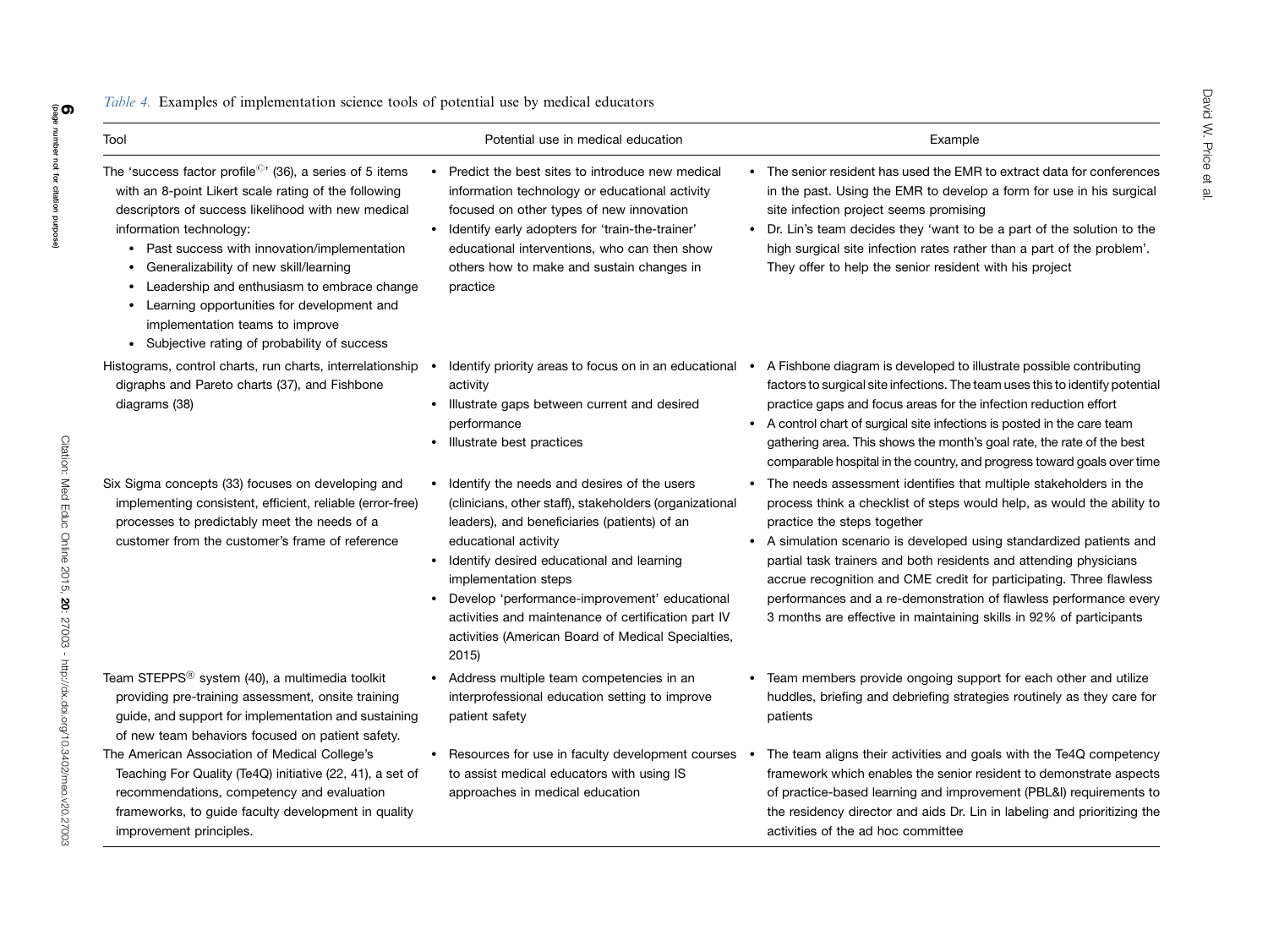#### Table 5. Implementation science milestones relevant to different learners and learner groups

| Learner or learner group                              | IS competency examples                                                                                                                                                                                                                                                                                                                                                                                                                                                                                                                                                                                                                                                                                                                                                                                                                                                                                                                                                                                                                                                                                                                                                                                                                                                                                                                                                                                                                                                                                                                                                                                                                                                                            |  |  |
|-------------------------------------------------------|---------------------------------------------------------------------------------------------------------------------------------------------------------------------------------------------------------------------------------------------------------------------------------------------------------------------------------------------------------------------------------------------------------------------------------------------------------------------------------------------------------------------------------------------------------------------------------------------------------------------------------------------------------------------------------------------------------------------------------------------------------------------------------------------------------------------------------------------------------------------------------------------------------------------------------------------------------------------------------------------------------------------------------------------------------------------------------------------------------------------------------------------------------------------------------------------------------------------------------------------------------------------------------------------------------------------------------------------------------------------------------------------------------------------------------------------------------------------------------------------------------------------------------------------------------------------------------------------------------------------------------------------------------------------------------------------------|--|--|
| <b>Students</b>                                       | Identifies personal strengths and weaknesses and develops ongoing personal learning plans<br>$\bullet$<br>Demonstrates receptiveness to faculty and peer/colleague feedback as a means of facilitating personal and professional improvement<br>Locates, appraises, and assimilates evidence from scientific studies related to their patients' health problems<br>Demonstrates respect for all members of the health care team<br>Demonstrates understanding of the principles of, and functions as a member of a fail-safe team                                                                                                                                                                                                                                                                                                                                                                                                                                                                                                                                                                                                                                                                                                                                                                                                                                                                                                                                                                                                                                                                                                                                                                 |  |  |
| Residents/advanced<br>training/supervised<br>practice | Demonstrates knowledge of differing types of medical practice and delivery systems and their implications for controlling health care allocation and cost<br>Identify strengths, deficiencies, and limits in one's knowledge and expertise<br>• Set learning and improvement goals<br>Identify and perform appropriate learning activities<br>$\bullet$<br>Systematically analyze practice using quality improvement methods and implement changes with the goal of practice improvement<br>Incorporate formative evaluation feedback into daily practice<br>Locate, appraise, and assimilate evidence from scientific studies related to their patients' health problems<br>Use information technology to optimize learning; participate in the education of patients, families, students, residents, and other health professionals                                                                                                                                                                                                                                                                                                                                                                                                                                                                                                                                                                                                                                                                                                                                                                                                                                                             |  |  |
| Independent<br>practitioners                          | Practice-based learning and improvement – able to investigate and evaluate their patient care practices, appraise, and assimilate scientific evidence and improve their<br>practice of medicine<br>• Systems-based practice – demonstrate awareness of and responsibility to larger context and systems of healthcare. Be able to call on system resources to provide optimal<br>care (e.g., coordinating care across sites or serving as the primary case manager when care involves multiple specialties, professions or sites)<br>Apply quality improvement – identify errors and hazards in care; implement basic safety design principles; continually measure quality of care in terms of structure, process<br>and outcomes; design and test interventions to change processes and systems of care<br>Utilize informatics – communicate, manage knowledge, mitigate error, and support decision making using information technology<br>Describe one's roles and responsibilities clearly to other professions<br>Recognize and observe the constraints of one's role, responsibilities, and competence, yet perceive needs in a wider framework<br>Recognize and respect the roles, responsibilities, and competence of other professions in relation to one's own<br>Work with other professions to effect change and resolve conflict in the provision of care and treatment<br>Work with others to assess, plan, provide, and review care for individual patients<br>Tolerate differences, misunderstandings, and shortcomings in other professions<br>Facilitate interprofessional case conferences, team meetings, etc.<br>Enter into interdependent relations with other professions |  |  |
| Teams                                                 | Demonstrate respect for all members of team<br>Avoid intimidation in team interactions<br>Use closed-loop communication<br>Plan care activities to maximize participation of all team members<br>Use brief and debrief activities<br>Avoid jargon                                                                                                                                                                                                                                                                                                                                                                                                                                                                                                                                                                                                                                                                                                                                                                                                                                                                                                                                                                                                                                                                                                                                                                                                                                                                                                                                                                                                                                                 |  |  |
| Organizations                                         | Specify IS competence/training for high reliability as goal of institution/organization<br>Incorporate IS use into reward system<br>Require performance assessment of team competencies                                                                                                                                                                                                                                                                                                                                                                                                                                                                                                                                                                                                                                                                                                                                                                                                                                                                                                                                                                                                                                                                                                                                                                                                                                                                                                                                                                                                                                                                                                           |  |  |

Derived from: Barr (44); Institute of Medicine (16); Sousa et al. (45); ACGME (46); Interprofessional Education Collaborative Expert Panel (20); American Board of Medical Specialties (4).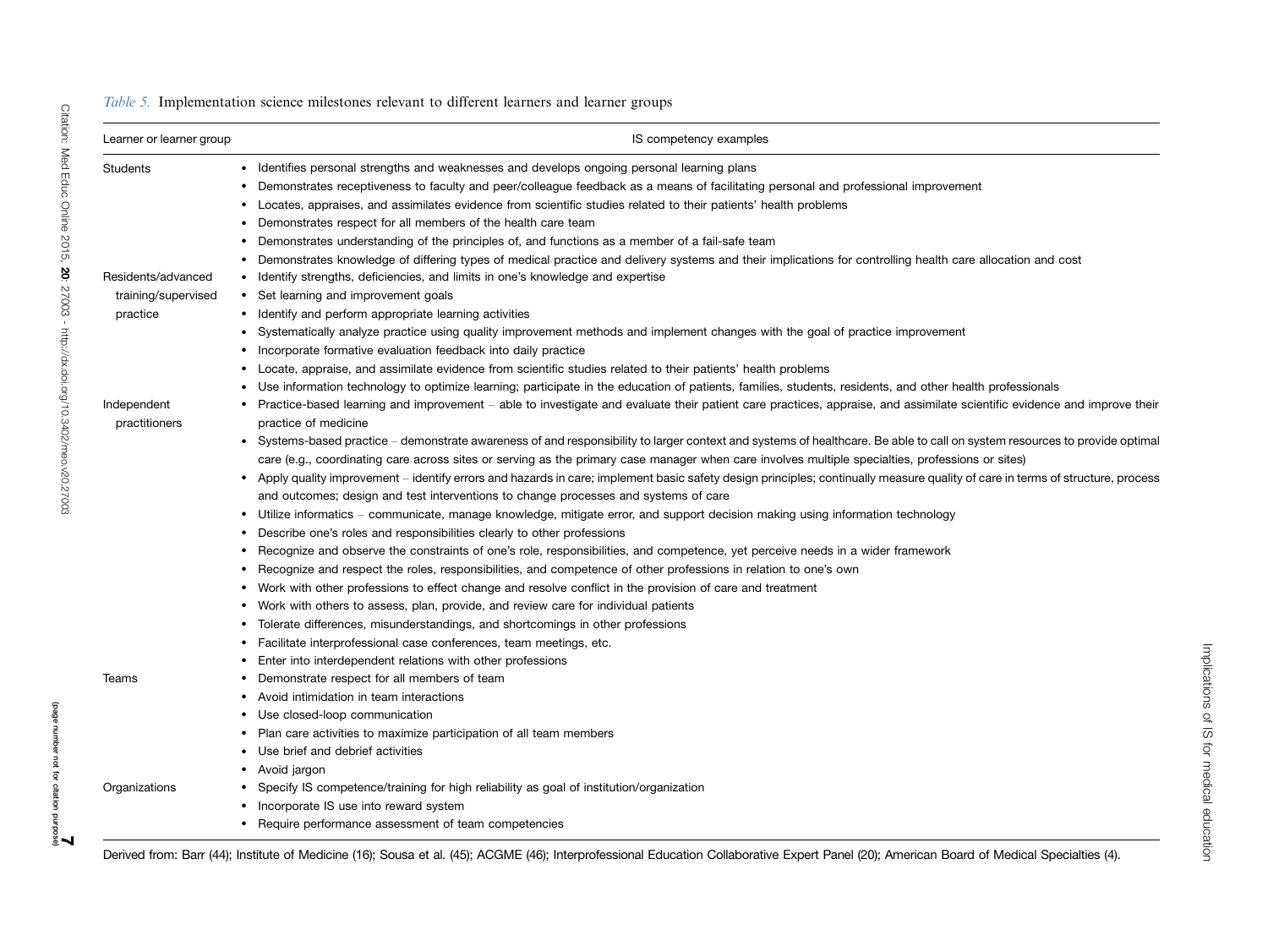a rich educational opportunity - learners who understand IS principles can begin to utilize those principles to address both educational and clinical challenges in a unique and reinforcing way. Similarly, thoughtful approaches are needed to incorporate IS into continuing medical education activities for practicing physicians, to better equip them to work with their teams to care for populations of patients with increasingly complex and multifaceted problems, while attending to and improving preventive services. Accrediting, licensing, and credentialing bodies are calling for the creation of explicit goals and objectives for educational programs across the continuum and the provision of explicit pathways to competence so that learners demonstrate the ability to work in interdisciplinary teams, employ evidence-based practices, apply quality improvement concepts, and use high-quality medical informatics (43). Table 5 suggests IS competencies that the literature and the authors' experience suggest are relevant to different learners and learner groups from trainees to experienced practitioners and from the individual through the team to the organization.

## Community-based teaching settings

Students, residents, and other healthcare professionals are and will be increasingly learning in non-hospital practice settings (47-50). These sites constitute the overwhelming bulk of the medical landscape (51); trainees will experience variability in the adoption and implementation of evidence-based and quality/outcomes-based practices in these more dispersed and de-centralized 'real-world' settings. Practicing physicians are required to evaluate their own practice and demonstrate evidence of continuous learning and improvement, ensuring that they are appropriately implementing the latest scientific principles to deliver safe, quality care, and improve patient outcomes (4). Similar to institutionally-based medical educators, most community faculty will not need to become broad IS subject matter experts. However, they will be required to incorporate learnings about IS in their daily work, enabling them to critically evaluate and improve the care they provide, and using them in their MOC/Competence efforts. This will equip them to model and teach these approaches to their learners (52).

At rounds the next morning, Dr. Lin describes the surgical site infection committee meeting. All agree that it will be a challenge to figure out why surgical site infection rates are high and how to lower them. The senior resident wonders how many people touch a patient each shift, how to study that, and whether he can use this as a research project.

#### Studying educational activities that incorporate IS

As described thus far, the theories and models of IS hold great promise for the evolution of medical education, but incorporating these approaches in our current system is no small undertaking. Educational and IS researchers must collaborate with educational activity planners to study whether adding IS approaches to education improves practitioner competence and performance, patient outcomes, and population health. While some of these changes can be assessed by self-report with commitmentto-change statements and barrier analysis assessed on immediate and follow-up education evaluation forms, we need additional outcomes-focused data to more fully assess educational outcomes.

Simulation-based training (including standardized patients) can be used to evaluate some competencies and individual and team performance changes in care processes after educational activities. Low-fidelity simulation (e.g., evolving patient scenarios) as well as high-fidelity simulation with mannequins and specialized venues may be useful, depending on the desired change and its complexity. McGaghie (53) and others have shown that simulation strategies can result in improvements that translate from the simulation laboratory to the bedside. These educational interventions require input from multiple educational 'team' members as well as 'care team' member input in their design and execution (53). However, simulation experiences (and application of other educational tools and constructs) under controlled and somewhat idealized circumstances may not always translate to the real world, thus underscoring the importance of follow-up assessment of effectiveness. Assessing the effect of implementation-focused, interprofessional team educational activities on care processes and outcomes and team functioning is also important, using or adapting existing team assessment tools or creating new validated instruments. Such tools could also identify gaps in team functioning that can be specifically addressed with followup professional development opportunities.

## Barriers to incorporating IS into medical education

Across the spectrum (from medical school clinical experiences to GME to community practice settings), faculty and learners must be provided with timely, accurate, and regular data in order to identify areas for improvement and assess the progress toward their goals. User-friendly registries for data extraction from electronic health records, medical claims, and other data systems need to be accessible for use by teachers and learners in both institutional and community settings. IS must be supported and prioritized by faculty and institutional leaders, and achievement of IS competency by faculty and students must be made explicit and financially supported goals. Trainees must see IS applied in the real world of patient care or it will be devalued. This re-emphasizes the need to weave IS into curricula across the professional spectrum so that newly trained practitioners understand it, and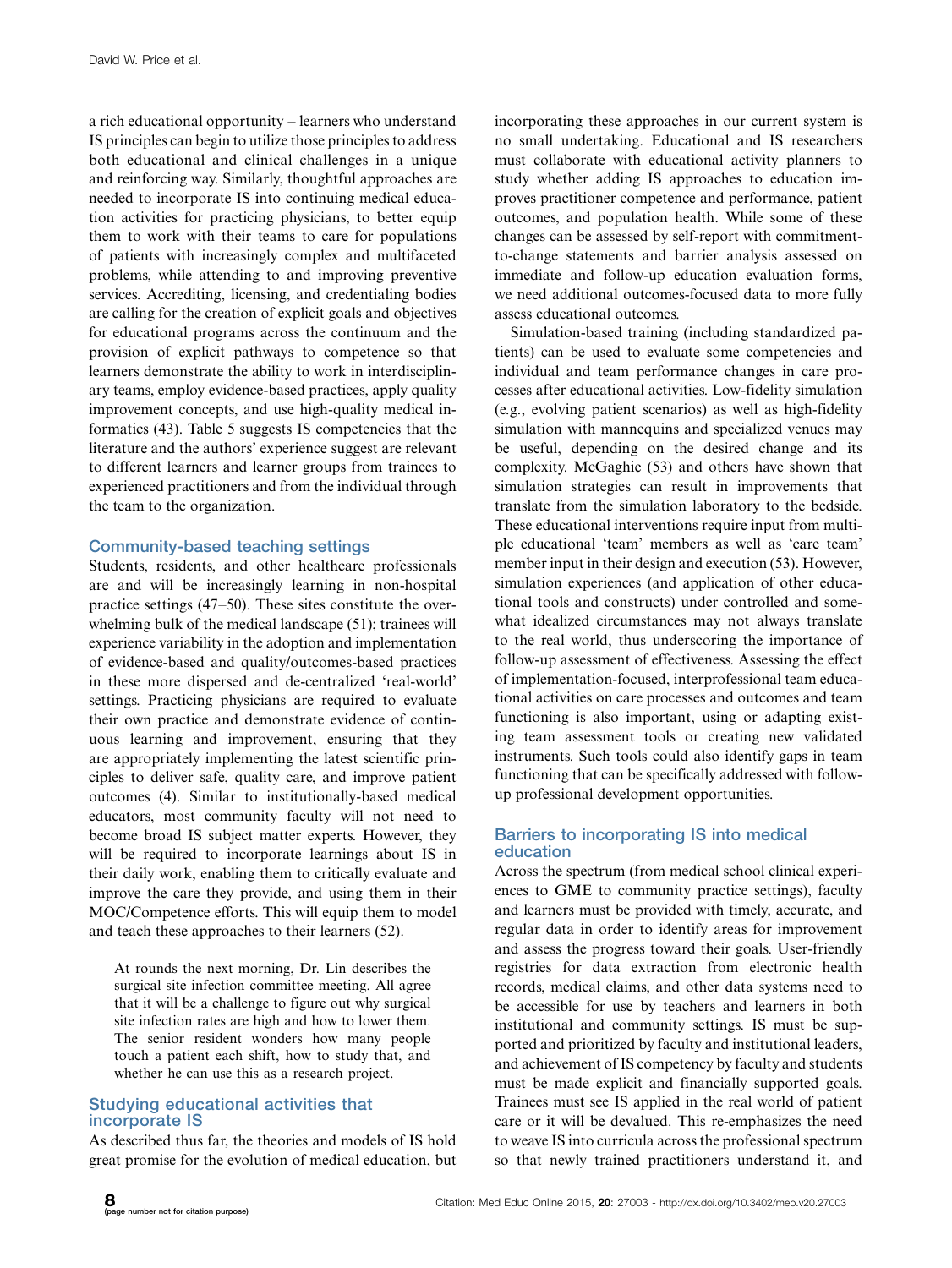practitioners can realistically experience its value. It also provides the opportunity to involve learners at all levels in solving real-world challenges together as they learn together.

Established faculty, physicians, and other health care givers have a strong tendency to maintain their current routines. Initiating an educational push for best practice implementation in undergraduate medical education and maintaining this in graduate medical education and clinical practice is necessary. Institutionalizing this new orientation in undergraduate and graduate medical education settings will require several steps. Finding a motivated cohort of early adopter educators who will be willing to champion change and equipping them with knowledge and skills to foster change across the continuum of medical education will be very important. These early adopters will help convince and teach other educators how to teach and incorporate IS into their work; thus, they will need to be located in the workplace where teaching occurs. Securing appropriate time for educator development and curricular time (in the face of competing demands) to incorporate IS competencies and securing funding and economic factors, including an understanding that implementation of best practices, will initially have a cost in time and dollars (54, 55). Faculty development programs for physician educators must be developed, but this also means that these programs must be valued in terms of financial support and faculty promotion. Using IS strategies to help meet accreditation and credentialing requirements could help facilitate these changes in organizational culture.

Rounds are animated the next morning. Case presentations include some new questions: 'How could this patient's problem have been prevented?' 'What are the risks to this patient during their hospitalization?' 'How can the team keep track of what everyone is doing?' 'How can rounds better take advantage of the skills and perspectives of different team members caring for these patients?' 'How many hands DO touch a patient each day?'

#### Conclusions and next steps

'Knowledge is not enough  $-$  we must do'.  $-$  Goethe

The implicit goal in newer models of medical education that teach and incorporate IS is not just knowledge acquisition (which is necessary but not sufficient) but behavior change and improvement. One potential implication of these new benchmarks is the need to abandon potentially outmoded jargon. For example, while 'learning objectives' are supposed to be articulated in specific, actionable, behavioral, observable, implementable, and measurable terms, it is not uncommon for them to be teacher centric ('what I am going to teach you'). Some now

ask for 'performance expectations' instead of learning objectives, to explicitly focus attention on what we expect learners to do. Thinking beyond 'what do we want learners to learn' to 'what's the problem we're trying to solve' and 'how will we know we've been successful in improving this problem' will require a thoughtful integration of IS into medical education design and implementation. Imparting the knowledge, skills, and attitudes necessary to utilize IS into medical education holds promise for helping us better achieve changes in competence, performance, and patient outcomes; but we must be sure to thoroughly assess these changes to validate (or invalidate) these assumptions.

We believe that IS should be incorporated into curricula across the continuum (undergraduate, graduate, and continuous professional development level) to help provide tools and strategies for implementation of learning. All disciplines should ideally learn and use IS together, and the ability to use IS should be an explicit outcome of our teaching. We encourage educators, based on their local needs and priorities, to choose, apply, and evaluate one or two of the strategies outlined in this paper, working with others to assess their impact on teaching and on the outcomes of care.

20 May the following year.

Together, all members of the care team developed and refined a process and improved their adherence to a hand hygiene checklist. Hospital information technology placed this checklist into the electronic health record so that teams across the hospital can access and utilize it. Data is accumulating on the number of care teams accessing the checklist and their patient's rates of surgical site infections, and systems have been developed to regularly provide this data to the team. Individually, each team member has tried different types of reminders to improve their personal rates of hand washing. They also participated in hospital-sponsored seminars on teamwork and communication. They have gradually become more inclusive in their communication styles and have developed a comfort speaking up when problems arise. Hospital administration has reviewed the data and has noted that patients cared for by these individuals seem to have lower nosocomial infection rates.

The team members have a good sense of each other's strengths and weaknesses. Rounds have become more efficient as each team member knows what they are responsible for checking and reporting. As a team, they can often answer questions that might have waited for a different member to arrive, or they can quickly access the right member when specialized knowledge is necessary. When issues arise, they often use Plan-Do-Study-Act cycles to quickly make changes and determine their effectiveness. They have begun to think about solving problems in a fundamentally-different way.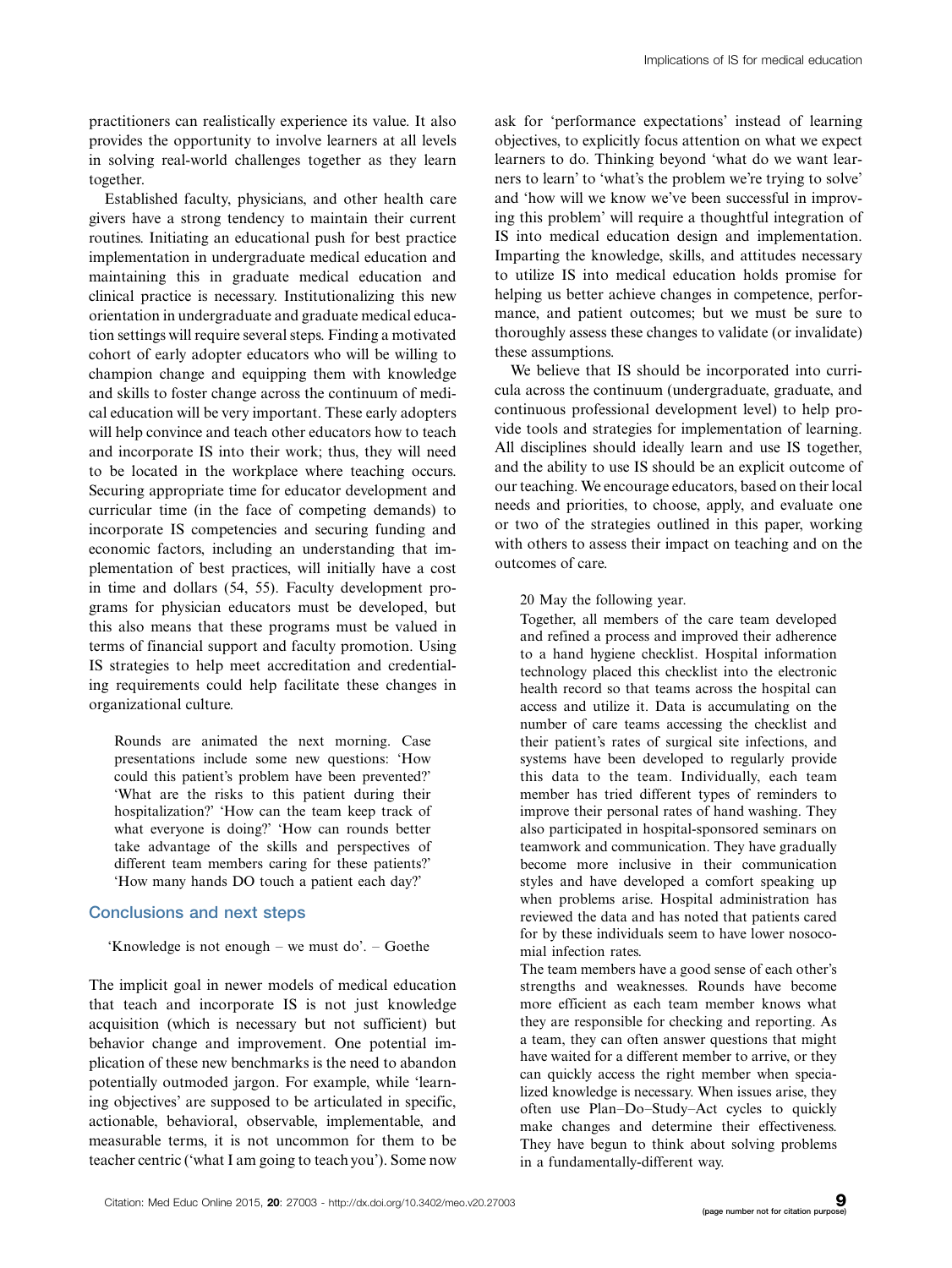The team is conducting pre-op bedside rounds on Mr. Davis, who is scheduled for a partial colon resection. The team proactively discusses ways to decrease Mr. Davis' risk of post-op surgical site infection. Mr. Davis observes the collaborative nature of the discussion and is encouraged to ask questions. He enters his surgery impressed with and confident in the ability of his health care team.

#### Conflict of interest and funding

The authors have not received any funding or benefits from industry or elsewhere to produce this manuscript.

#### **References**

- 1. Eccles M, Mittman BS. Welcome to implementation science. Implement Sci 2006; 1: 1.
- 2. Nasca TJ, Philibert I, Brigham T, Flynn TC. The next GME accreditation system - rationale and benefits. N Engl J Med 2012; 366: 1051-6.
- 3. Accreditation Council for Continuing Medical Education. Accreditation criteria. 2012. Available from: [http://www.accme.](http://www.accme.org/requirements/accreditation-requirements-cme-providers/accreditation-criteria) [org/requirements/accreditation-requirements-cme-providers/](http://www.accme.org/requirements/accreditation-requirements-cme-providers/accreditation-criteria) [accreditation-criteria](http://www.accme.org/requirements/accreditation-requirements-cme-providers/accreditation-criteria) [cited 9 December 2014].
- 4. American Board of Medical Specialties. MOC competencies and criteria. 2014. Available from: [http://www.abms.org/Maintenance\\_](http://www.abms.org/Maintenance_of_Certification/MOC_competencies.aspx) of Certification/MOC competencies.aspx [cited 9 December 2014].
- 5. Campbell CM, Parboosingh J. The Royal College experience and plans for the maintenance of certification program. J Contin Educ Health Prof 2013; 33(Suppl 1): S36-47.
- 6. Archer J, de Bere SR. The United Kingdom's experience with and future plans for revalidation. J Contin Educ Health Prof 2013; 33(Suppl 1): S48-53.
- 7. Price DW, Miller EK, Rahm AK, Brace NE, Larson RS. Assessment of barriers to changing practice as CME outcomes. J Contin Educ Health Prof 2010; 30: 237-45.
- 8. Ajzen I. The theory of planned behavior. Org Behav Hum Decis Process 1991; 50: 179-211.
- 9. Prochaska JO, DiClemente CC. The transtheoretical approach. In: Norcross JC, Goldfried MR, eds. Handbook of psychotherapy integration. 2nd ed. New York: Oxford University Press; 2005, pp. 147-51.
- 10. Green LW, Kreuter MW. Health program planning: an educational and ecological approach. 4th ed. New York: McGraw-Hill Higher Education; 2005.
- 11. Davis D, O'Brien MA, Freemantle N, Wolf FM, Mazmanian P, Taylor-Vaisey A. Impact of formal continuing medical education: do conferences, workshops, rounds, and other traditional continuing education activities change physician behavior or health care outcomes? JAMA 1999; 282: 867-74.
- 12. Pathman DE, Konrad TR, Freed GL, Freeman VA, Koch GG. The awareness-to-adherence model of the steps to clinical guideline compliance. The case of pediatric vaccine recommendations. Med Care 1996; 34: 873-89.
- 13. Davis D, Evans M, Jadad A, Perrier L, Rath D, Ryan D, et al. The case for knowledge translation: shortening the journey from evidence to effect. BMJ 2003; 327: 33-5.
- 14. Regehr G, Norman GR. Issues in cognitive psychology: implications for professional education. Acad Med 1996; 71: 988-1001.
- 15. Lewin K. Defining the ''field at a given time''. Psychol Rev 1943; 50: 292-310.
- 16. Institute of Medicine (2003). Health professions education: a bridge to quality. Washington, DC: National Academies Press.
- 17. Frank JRE. The CanMEDS 2005 physician competency framework: better standards. Better physicians. Better care. Ottawa, ON: The Royal College of Physicians and Surgeons of Canada; 2005.
- 18. The Scottish Doctor. Learning outcomes for the role of the doctor within the health service. 2011. Available from: [http://www.](http://www.scottishdoctor.org/node.asp?id=1100000000) [scottishdoctor.org/node.asp?id](http://www.scottishdoctor.org/node.asp?id=1100000000)=[1100000000](http://www.scottishdoctor.org/node.asp?id=1100000000) [cited 9 December 2014].
- 19. Hager M, Russell S. Revisiting the medical school education mission at a time of expansion. New York: Josiah H. Macy, Jr. Foundation; 2009.
- 20. Interprofessional Education Collaborative Expert Panel. Core competencies for interprofessional collaborative practice: report of an expert panel. 2011. Available from: [https://www.aamc.org/](https://www.aamc.org/download/186750/data/core_competencies.pdf) [download/186750/data/core\\_competencies.pdf](https://www.aamc.org/download/186750/data/core_competencies.pdf) [cited 9 October 2014].
- 21. Liaskos J, Frigas A, Antypas K, Zikos D, Diomidous M, Mantas J. Promoting interprofessional education in health sector within the European Interprofessional Education Network. Int J Med Inform 2009; 78(Suppl 1): S43-7.
- 22. Whitcomb ME, Association of American Medical Colleges. Educating doctors to provide high quality medical care: a vision for medical education in the United States; Report of the Ad Hoc Committee of Deans. Commissioned for the AAMC Institute for Improving Medical Education. Washington, DC: Association of American Medical Colleges; 2004.
- 23. Weiss KB, Wagner R, Nasca TJ. Development, testing, and implementation of the ACGME Clinical Learning Environment Review (CLER) program. J Grad Med Educ 2012; 4: 396-8.
- 24. Baker DP, Salas E, King H, Battles J, Barach P. The role of teamwork in the professional education of physicians: current status and assessment recommendations. Jt Comm J Qual Patient Saf 2005; 31: 185-202.
- 25. Sargeant J, Loney E, Murphy G. Effective interprofessional teams: ''contact is not enough'' to build a team. J Contin Educ Health Prof 2008; 28: 228-34.
- 26. Tuckman BW, Jensen MAC. Stages of small group development revisited. Group Organ Stud 1977; 2: 427.
- 27. Kern DE, Thomas PA, Hughes MT, editors. Curriculum development for medical education: a six-step approach. 2nd ed. Baltimore, MD: The Johns Hopkins University Press; 2009.
- 28. Berwick DM. Developing and testing changes in delivery of care. Ann Intern Med 1998; 128: 651-6.
- 29. Rogers EM. Diffusion of innovations. 5th ed. New York: Free Press; 2003.
- 30. Plsek PE, Greenhalgh T. Complexity science: the challenge of complexity in health care. BMJ 2001; 323: 625-8.
- 31. Sobo EJ, Bowman C, Gifford AL. Behind the scenes in health care improvement: the complex structures and emergent strategies of implementation science. Soc Sci Med 2008; 67: 1530-40.
- 32. Price D. Continuing medical education, quality improvement, and transfer of practice. Med Teach 2005; 27: 259-68.
- 33. Bandyopadhyay JK, Coppens K. Six Sigma approach to healthcare quality and productivity management. Int J Qual Prod Manag 2005; 5: 1-13.
- 34. Institute for Healthcare Improvement. Going lean in health care: IHI innovation series white paper. 2005. Available from: [http://](http://www.ihi.org/resources/Pages/IHIWhitePapers/GoingLeaninHealthCare.aspx) [www.ihi.org/resources/Pages/IHIWhitePapers/GoingLeaninHealth](http://www.ihi.org/resources/Pages/IHIWhitePapers/GoingLeaninHealthCare.aspx) [Care.aspx](http://www.ihi.org/resources/Pages/IHIWhitePapers/GoingLeaninHealthCare.aspx) [cited 9 December 2014].
- 35. Reznich CB, Wagner DP, Noel MM. A repurposed tool: the programme evaluation SOAP note. Med Educ 2010; 44: 298-305.
- 36. Lorenzi NM, Smith JB, Conner SR, Campion TR. The success factor profile for clinical computer innovation. Stud Health Technol Inform 2004; 107(Pt 2): 1077-80.